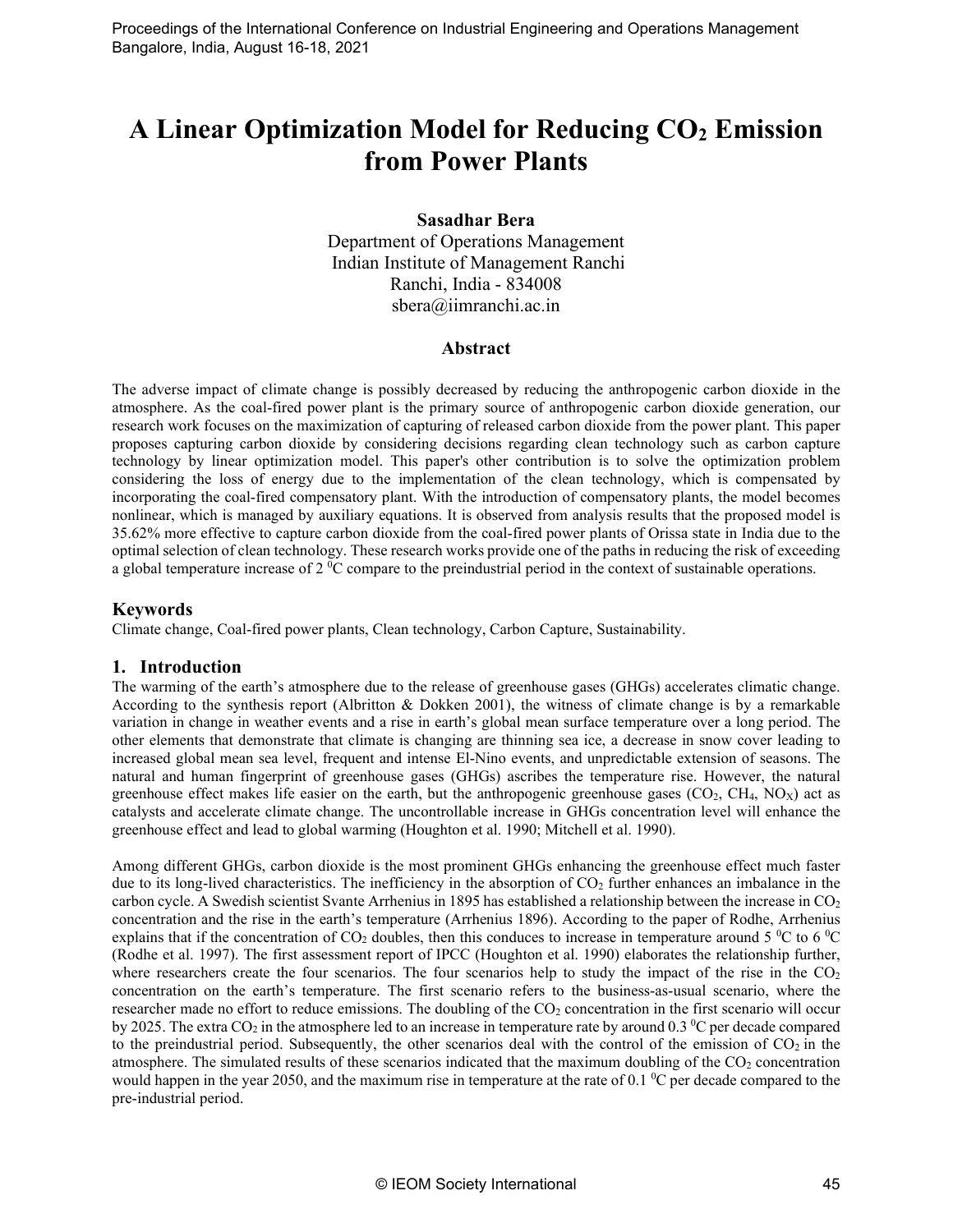If carbon emissions do not get controlled, billions of people will be exposed to the heatwave every year. If the effect continues further, millions of people would be affected by river flooding and increased water stress. Even a million square kilometer cropland does not remain viable for agriculture every year (Wise et al. 2014). The anthropogenic emission of CO<sub>2</sub> is originated from around 7500 sources (Metz et al. 2005), which when cluster shows that 60% of total CO2 emissions occur by the industrial sector. The dominating activities in these sectors are the generation of power by the burning of fossil fuels. Thus, the power generated by a coal-fired power plant contributes to an increase in the  $CO<sub>2</sub>$  concentration in the atmosphere. In the natural carbon cycle, the  $CO<sub>2</sub>$  emitted is absorbed by the ocean or forest. Continuous deforestation leads to the creation of void, which has also played a significant part in increasing  $CO<sub>2</sub>$  levels in the atmosphere. From the pre-industrial period to the current era, the uncontrollable emission of  $CO<sub>2</sub>$ creates one of the biggest challenges to the environment. The management of energy is the art and science of the optimum utilization of energy, which reduces the cost, reduces the emission of carbon, and reduces the risk (Johnson 2010). To solve climate change issues, increasing earth temperature, clean technology such as Carbon capture and storage (CCS) is a viable approach for reducing carbon emission from the atmosphere (Ashworth et al. 2014). Therefore, the paper aims to decide the effective clean technology in the power sector to minimize the  $CO<sub>2</sub>$  emission rate elaborated in the following subsection.

#### **1.1 Objective**

The research objective is to select a CCS clean technology in the coal-fired power plant to reduce the emission release rate using an optimization model. The formulation of the mathematical model is linear, which provides a unique and global optimal solution. The model framework also includes emission release from the compensatory power plant, which is used to compensate for the loss of power generation by implementing carbon capture (CC) technology. Coalfired compensatory power plants operate at the supercritical condition and emit less emission compared to other coalfired plants. The model framework also incorporates the option of selection of CC technology in the compensatory power plants.

Section 2 elaborates the literature supporting clean technology CCS and its application. Section 3 talks about the methodology with the mathematical formulation. Subsection 3.1 validates the methods with case studies of Odisha, which is situated in the eastern region of India. Section 4 discusses the result of mathematical optimization. Finally, the conclusion of the research article is mentioned in section 5.

## **2. Literature Review**

CCS is defined as the "process of capturing the carbon dioxide from stationary sources such as power plants, cement industry, steel industry, or any other energy-related sources and then transport it to the storage location to remove the carbon from the atmosphere." (Mathieu 2006). CCS helps to contribute to mitigating climate change. It involves three stages, namely, capture, transport, and storage. The capture of carbon is feasible from the abundant point sources rather than mobile or small point sources. The capture of  $CO<sub>2</sub>$  can be done by post-combustion, pre-combustion, and oxyfuel combustion (Gibbins and Chalmers 2008). However, the post-combustion carbon capture technology for the retrofitting of the power plant is more popular. In the post-combustion process, the coal and air react in the power plant, which generates CO<sub>2</sub> and other gases. The gases then pass through the equipment (amine, ammonia, membrane), which separate most of  $CO<sub>2</sub>$  and other pollutants from the flue gases before entering the atmosphere (Wang et al. 2011) and is shown in **Figure 1**. The literature scrutinized various carbon capture post-combustion technology used to retrofit power plants, such as amine system, ammonia system, and membrane system. However, in an amine system, MEA (Monoethanolamine) is bargainous and has more absorptive power than compare to other amine-based solvents DEA (Diethanolamine), MDEA (N-methyl diethanolamine) (Ullah et al. 2019).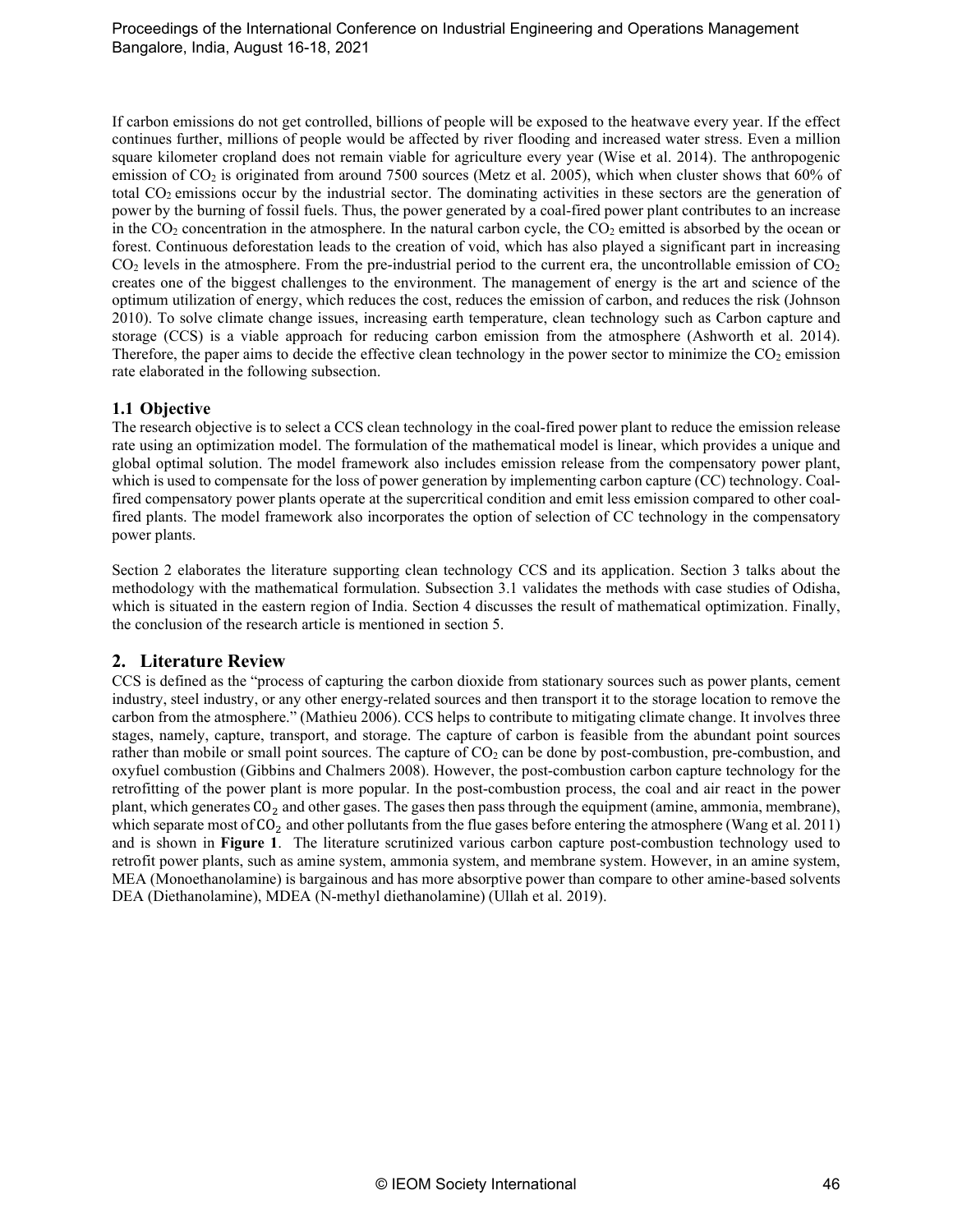

**Figure 1** Post combustion process

The implementation of capture technology in power plants, the supporting literature describes the mixed integer nonlinear optimization approach used in Kumari and Bera paper (2020). However, pinch analysis, AHP method is used to support the usability of CCS in the power industry (Tan et al. 2013; Ooi et al. 2013). The integrated CCS with a biomass power plant reduces carbon emission, and this integrated plant is called BioCCS (Pang et al. 2017). The study tries to analyze the benefit of carbon reduction and the cost of installing CCS environmental performance to the power plant. Arnette (2017) developed a model and compared the CCS with renewable energy to achieve maximum GHG reduction. Santibanez-Gonzalez (2017) used a stochastic model to compare carbon pricing versus CCS. Agrali et al. (2018) studied the coal-fired power plants in Turkey and use a mixed integer programming method to decide the capacity of capture units. According to the literature, the defined unique and optimal conclusive decision by nonlinear approach is challenging to achieve. Therefore, in the next section, we discuss the linear mathematical formulation.

# **3. Methodology**

## **3.1 Mathematical Formulation**

In the present section, the formulation of the optimization model is elaborated. The ultimate objective is to maximize the amount of  $CO<sub>2</sub>$  emission captured from the power plant and compensatory power plant and as discussed in Eq (1). The indices defined in the model are  $i = 1, 2, \ldots, n$ ;  $j = 1, 2, \ldots, t$ ;  $k = 1, 2, \ldots, m$  corresponding to power plants, CC technologies and compensatory power plants. Initially, when no CC technology is selected in any of the  $i<sup>th</sup>$  power plant ( $\alpha_{ij} = 0$ ) then there is no capture of CO<sub>2</sub> take place, and thus no electricity is required from any of the  $k<sup>th</sup>$  compensatory plants. The first term of Eq (1) delineates the decision for selection of j<sup>th</sup> CC technology in the i<sup>th</sup> power plants, which will capture the amount of CO<sub>2</sub> by  $E_i F_i R_j$ . The  $E_i F_i$  is the amount of emission generated by producing  $E_i$  amount of electricity in the power plant. The capture ratio as  $R_i$  reduces the emission generated by capturing the amount of  $CO_2$ . The second term in Eq (1) describes the amount of capture of  $CO_2$  when CC technology is selected in the k<sup>th</sup> compensatory plant. The nomenclature of the parameter is mentioned in **Table 1**.

| <b>Indices</b>            | <b>Description</b>                                                                        |  |  |  |  |  |
|---------------------------|-------------------------------------------------------------------------------------------|--|--|--|--|--|
|                           | The coal-fired power plant $(i=1,2,3,n)$                                                  |  |  |  |  |  |
|                           | The carbon capture technology $(j=1,2,3$ , t)                                             |  |  |  |  |  |
|                           | The compensatory power plant $(k=1,2,3$ , m)                                              |  |  |  |  |  |
|                           |                                                                                           |  |  |  |  |  |
| <b>Decision Variables</b> |                                                                                           |  |  |  |  |  |
|                           | A binary variable for selecting j <sup>th</sup> technology in i <sup>th</sup> power plant |  |  |  |  |  |
| $\alpha_{ij}$             | $\alpha_{ij} = 1$ indicates CC technology                                                 |  |  |  |  |  |
|                           | $= 0$ indicates no CC technology                                                          |  |  |  |  |  |
|                           | A binary variable for selecting $jth$ technology in $kth$ compensatory power plant        |  |  |  |  |  |
| $\alpha_{ki}$             | $\alpha_{ki} = 1$ indicates CC technology                                                 |  |  |  |  |  |
|                           | $= 0$ indicates no CC technology                                                          |  |  |  |  |  |
| $\beta_k$                 | Electricity generated by the $kth$ compensatory plant                                     |  |  |  |  |  |

**Table 1.** List of Symbols, description of Parameter, Variables and Abbreviation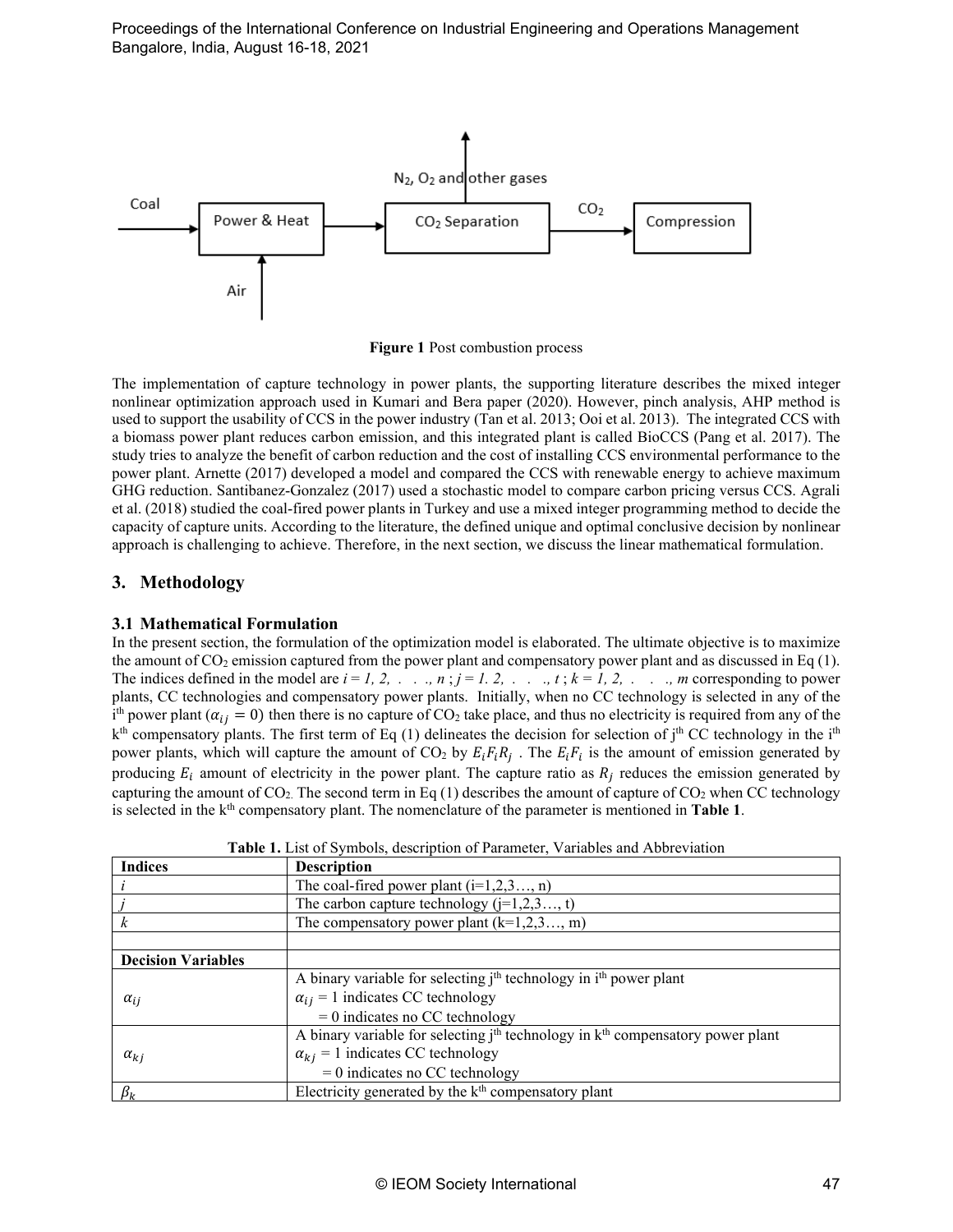| $\beta_{ki}$      | Electricity is generated by the $k^{th}$ compensatory plant when $j^{th}$ CC technology is<br>selected. |  |  |  |
|-------------------|---------------------------------------------------------------------------------------------------------|--|--|--|
| <b>Parameters</b> |                                                                                                         |  |  |  |
| $E_i$             | Electricity generated in the power plant $i$ (MW)                                                       |  |  |  |
| $\overline{F_i}$  | The emission factor of the i <sup>th</sup> coal-fired of power plant (t $CO2/h$ )                       |  |  |  |
| $\mathcal{F}_k$   | The emission factor of the $k^{th}$ compensatory power plant (t $CO2/h$ )                               |  |  |  |
| $R_i$             | Capture ratio of j <sup>th</sup> CC technology (dimensionless)                                          |  |  |  |
| $L_i$             | The relative loss factor of electricity by j <sup>th</sup> CC technology (dimensionless)                |  |  |  |
| $FLC$             | The full load capacity of the compensatory plant (MW)                                                   |  |  |  |
| $c_k$             | The relative cost factor of electricity generated from the $kth$ compensatory plant with                |  |  |  |
|                   | respect to the base cost. (dimensionless)                                                               |  |  |  |
| $c_i$             | The relative cost factor of selecting j <sup>th</sup> CC technology in the power plant with respect     |  |  |  |
|                   | to the base cost. (dimensionless)                                                                       |  |  |  |
| $\mathcal{C}$     | The relative cost factor of the overall cost of electricity with respect to the base cost.              |  |  |  |
|                   | (dimensionless)                                                                                         |  |  |  |
| Abbreviation      |                                                                                                         |  |  |  |
| <b>GHGs</b>       | Greenhouse gases                                                                                        |  |  |  |
| CO <sub>2</sub>   | Carbon dioxide                                                                                          |  |  |  |
| <b>CCS</b>        | Carbon capture and storage                                                                              |  |  |  |
| CC                | Carbon capture                                                                                          |  |  |  |
| <b>MILP</b>       | Mixed-integer linear programming                                                                        |  |  |  |
| <b>Units</b>      |                                                                                                         |  |  |  |
| MW                | Megawatt                                                                                                |  |  |  |
| H                 | Hours                                                                                                   |  |  |  |
| t CO <sub>2</sub> | Tons of carbon dioxide                                                                                  |  |  |  |

Eq (2) describes the cost constraint that limits CC technology selection in the power plant. The cost constraint helps maintain the trade-off between emission release and overall electricity cost (c). The cost factor  $c_i$  indicates the cost of the selection of  $j<sup>th</sup> CC$  technology in the power plants. The loss of electricity in selecting  $j<sup>th</sup> CC$  technology in the  $i<sup>th</sup>$ power plant is maintained by producing electricity by compensatory plant with the cost factor of  $c_k$ . However, the compensatory plant's loss of power due to j<sup>th</sup> CC technology usage is maintained by producing extra electricity in the compensatory plant itself. Eq (3) indicates the demand constraint, which balances the supply of net electricity generated with or without CC technology. Eq (4) and Eq (5) suggest that only one CC technology is selected in a power plant. Eq (6) to Eq (8) describes an auxiliary equation that converts the non-linear formulation to linear formulation to provide a unique and optimal solution by considering generating electricity from the compensatory plant. When  $\alpha_{ij} = 1$  and  $\alpha_{ki} = 1$  the electricity generated from the compensatory plant ( $\beta_k$ ) and electricity generated from the compensatory plant using CC technology ( $\beta_{kj}$ ) is equal, otherwise in all other scenarios  $\beta_{kj} = 0$ . Eq (9) and Eq (10) indicates the binary nature of  $\alpha_{ii}$  and  $\alpha_{ki}$  respectively. Eq (11) and Eq (12) bound the electricity generation in the FLC's compensatory plant.

Objective Function:

$$
\text{Max } z = \sum_{i=1}^{n} E_i F_i \left( \sum_{j=1}^{t} \alpha_{ij} R_j \right) + \sum_{k=1}^{m} \left[ \sum_{j=1}^{t} \beta_{kj} F_k R_j \right]
$$
(1)

Constraints:

$$
\sum_{i=1}^{n} E_i \left( 1 - \sum_{j=1}^{t} \alpha_{ij} + \sum_{j=1}^{t} \alpha_{ij} c_j (1 - L_j) \right) + \sum_{k=1}^{m} \left( c_k \beta_k + \sum_{j=1}^{t} (c_j - 1) \beta_{kj} \right) \leq c \sum_{i=1}^{n} E_i
$$
\n(2)

$$
\sum_{i=1}^{n} E_i \left( 1 - \sum_{j=1}^{t} L_j \alpha_{ij} \right) + \sum_{k=1}^{m} \left( \beta_k - \sum_{j=1}^{t} L_j \beta_{kj} \right) \ge \sum_{i=1}^{n} E_i \tag{3}
$$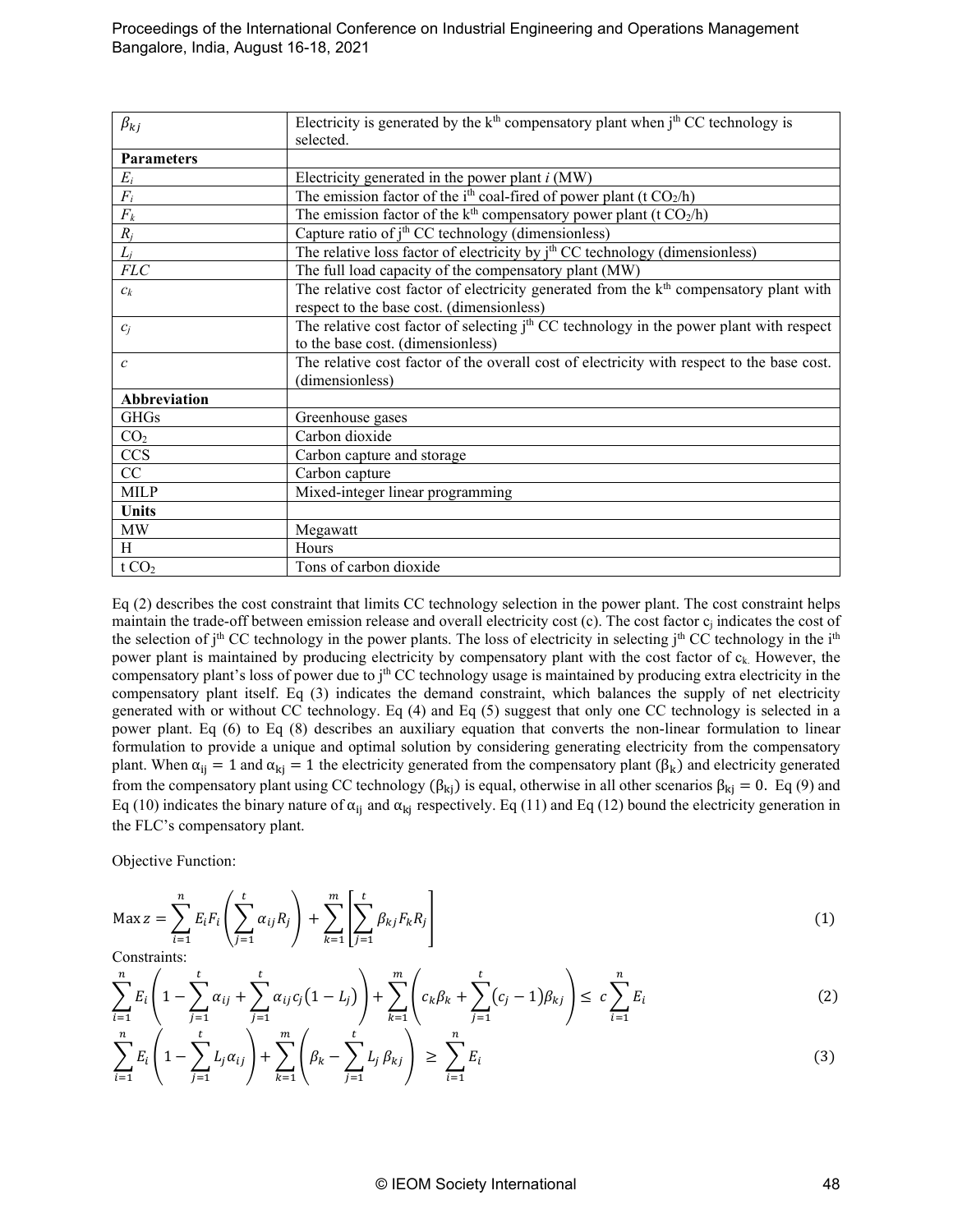$$
\sum_{i=1}^{t} \alpha_{ij} \le 1 \qquad \forall i \in \{1, 2, 3, \dots, n\}
$$
\n
$$
(4)
$$

$$
\sum \alpha_{kj} \leq 1 \qquad \qquad \forall k \in \{1, 2, 3, \dots, m\} \tag{5}
$$

$$
j=1\n\beta_{kj} \leq \beta_k\n\beta_{kj} \geq \beta_k - FLC(1-\alpha_{kj}) \qquad \forall j \in \{1,2,3,...,t\} \text{ and } \forall k \in \{1,2,3,...,m\}
$$
\n(6)

$$
\beta_{kj} \le FLC \alpha_{kj} \qquad \forall j \in \{1, 2, 3, \dots, t\} \quad \text{and} \quad \forall k \in \{1, 2, 3, \dots, m\} \tag{8}
$$
\n
$$
\alpha_{i,j} \in \{0, 1\} \qquad \forall j \in \{1, 2, 3, \dots, t\} \quad \text{and} \quad \forall i \in \{1, 2, 3, \dots, m\} \tag{9}
$$

$$
\alpha_{ij} \in \{0, 1\} \qquad \forall j \in \{1, 2, 3, ..., t\} \text{ and } \forall i \in \{1, 2, 3, ..., n\} \qquad (9) \n\alpha_{kj} \in \{0, 1\} \qquad \forall j \in \{1, 2, 3, ..., t\} \text{ and } k \in \{1, 2, 3, ..., m\} \qquad (10)
$$

$$
0 \leq \beta_k \leq FLC
$$
  
\n
$$
0 \leq \beta_k \leq FLC
$$
  
\n
$$
\forall k \in \{1, 2, 3, ..., m\}
$$
  
\n
$$
\forall j \in \{1, 2, 3, ..., t\}
$$
  
\nand 
$$
\forall k \in \{1, 2, 3, ..., m\}
$$
  
\n
$$
(11)
$$
  
\n(12)

#### **3.2 Case studies**

 $\overline{j=1}$ 

 $\frac{t}{ }$ 

In India, Odisha is one of the coastal states located in the eastern region. The location of Odisha state is at the head of the Bay of Bengal. Due to this geographical configuration of the state, the water body's slight changes create a massive impact in the region due to climatic disasters. With the high humidity and the temperature with short and mild winters Odisha is more vulnerable to the cyclone, coastal erosion, flood and drought which causes more than 30,000 (Mishra 2017) lives of the people in the state. The recent Amphan cyclone caused due to the high sea temperature of the Bay of Bengal occurs in May 2020, which creates massive destruction in the Odisha state. The actual reason behind the climatic chaos due to the CO<sub>2</sub> emission release. In Odisha, there are seven coal-fired power plants, namely Derang thermal power plant (TPP), IB Valley TPP, Utkal TPP, Kamalanga TPP, Sterlite TPP, Talcher Old, and new TPP. The electricity generation capacity and the net emission release in the atmosphere from the respective power plant are mentioned in Table 2. Due to the high capacity of Talcher's new TPP, the emission release is also the highest of 2880 tCO2/h. The data of electricity generation and emission factors has been taken from the central electricity authority of India. The coal-fired power plant's total electricity generation capacity to meet the electricity demand of Odisha state consumers is 10550 MW. For generating 10550 MW of electricity, the net emission release is 11233.6 tCO<sub>2</sub>/h and is mentioned in Table 2.

| S.No         | <b>Power plants</b>  | $E_i$ | $\boldsymbol{F_i}$      | $E_iF_i$              |
|--------------|----------------------|-------|-------------------------|-----------------------|
|              | (i)                  | (MW)  | (tCO <sub>2</sub> /MWh) | (tCO <sub>2</sub> /h) |
|              | <b>DERANG TPP</b>    | 1200  | 0.94                    | 1128                  |
|              | <b>IB VALLEY TPP</b> | 1740  | 1.05                    | 1827                  |
|              | <b>UTKAL TPP</b>     | 700   | 0.9                     | 630                   |
|              | <b>KAMALANGA TPP</b> | 1050  | 1.04                    | 1092                  |
|              | <b>STERLITE TPP</b>  | 2400  | 1.3                     | 3120                  |
|              | TALCHER (OLD) TPP    | 460   | 1.21                    | 556.6                 |
|              | TALCHER (New) TPP    | 3000  | 0.96                    | 2880                  |
| <b>Total</b> |                      | 10550 |                         | 11233.6               |

**Table 2.** List of Power Plants in Odisha State in India

The three-post combustion CC technology has been selected to control the emission release and utilize the released CO2 emission, namely CC<sub>1</sub>, CC<sub>2</sub>, and CC<sub>3</sub>. The capture ratio of CO<sub>2</sub> emission of these three CC technologies has 95%, 85%, and 80%, with having loss of electricity by 30%, 16% and 10%, respectively. The relative cost factor of  $CC<sub>1</sub>$ ,  $CC_2$  and  $CC_3$  technology are 2.01, 1.93, and 1.90. One of the factors for selecting these technology depends on the relative overall cost of electricity. Thus, the overall cost of electricity is 30% which means 1.30 is the relative overall cost of electricity, and this technology is selected on the power plant within the range of 30% increase. The two coalfired compensatory plants are selected with a full load capacity of 660 MW. The emission factor of the coal-fired compensatory power plant is 0.7 tCO2/MWh. The factor of cost of producing loss of electricity from the coal-fired compensatory plant is 1.7.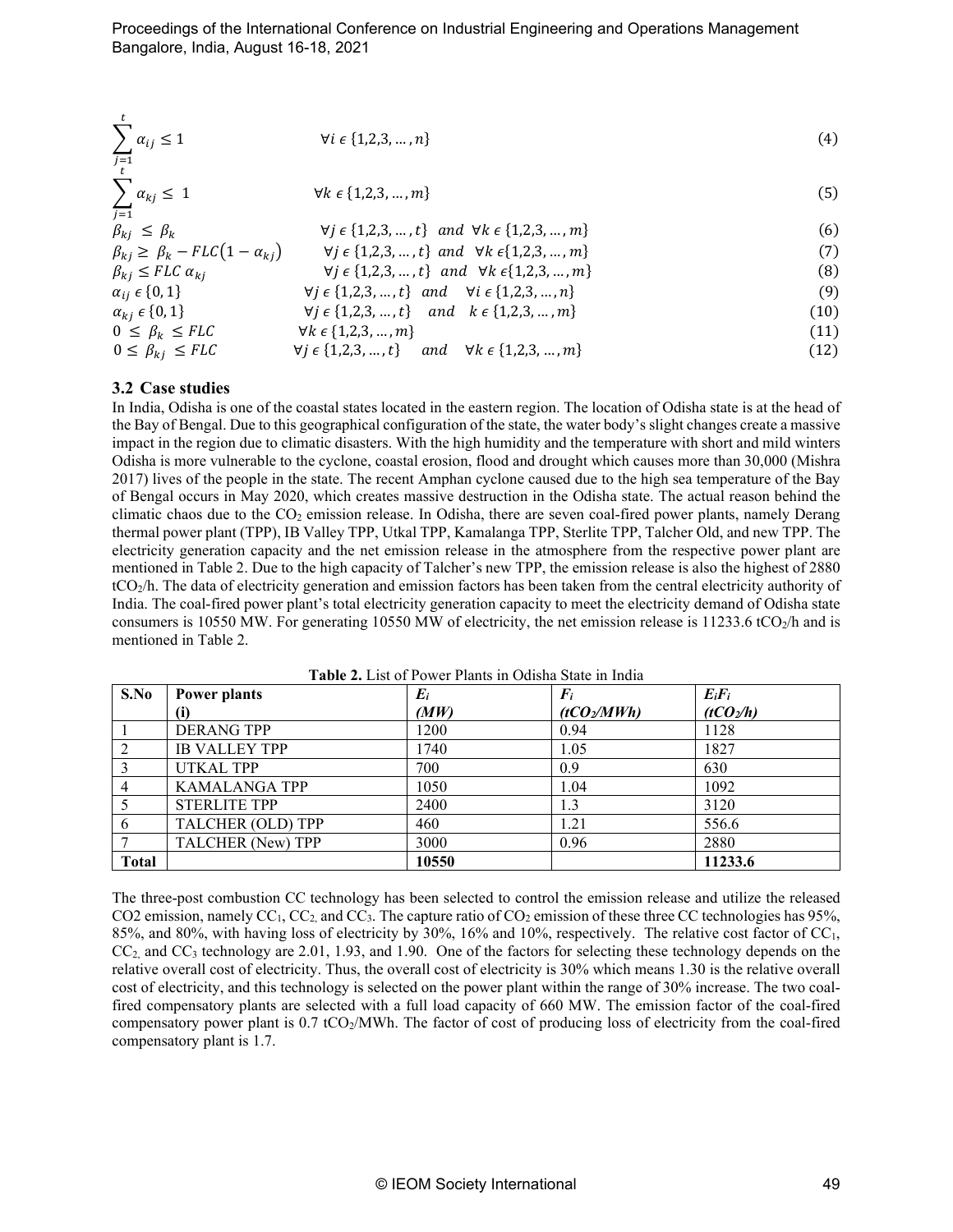## **4. Result**

The above mathematical formulation results are presented in this section with consideration of data from the case study. In Odisha, considering three post-combustion CC technology, Kamalanga TPP, and Sterlite TPP are retrofitted and captured 1037.4 tCO<sub>2</sub>/h and 2964 tCO<sub>2</sub>/h amount of CO<sub>2</sub>. Initially, Kamalanga TPP releases 1092 tCO<sub>2</sub>/h (mentioned in **Table 2**), but after retrofitting, the  $CO<sub>2</sub>$  emission decreases to 54.6 tCO<sub>2</sub>/h. Similarly, Sterlite TPP initially releases 3120 tCO<sub>2</sub>/h (shown in Table 2), retrofitted by CC<sub>1</sub> technology releases 156 tCO<sub>2</sub>/h. Both the power plant is retrofitted by CC1 technology. Two compensatory plants balance the loss of 1035 MW of electricity. One of the compensatory produces electricity at its full load capacity, which is 660 MW. The other compensatory plant generates 375 MW of electricity. Thus, the net capture of  $CO<sub>2</sub>$  emission is 4001.4 tCO<sub>2</sub>/h which has a 35.62% capture rate compare to the initial emission release by the coal-fired power plant in Odisha state. The total incurred overall cost of electricity increases to 30%, where each retrofitted plant contributes a 101% increase in cost and each compensatory plant incur a 70% increase in cost. None of the compensatory plants gets equipped with CC technology, as mentioned in Table 3. However, this may occur when the limitation of increase in the overall cost of electricity will be more than 30%.

| S. no          | Power plants (i)                 | $E_i$<br>(MW) | cc<br>technology         | <b>Emission</b><br>captured<br>(tCO <sub>2</sub> /h) | <b>Loss of</b><br>electricity<br>(MW) | <i>Increase in</i><br>cost(%) |
|----------------|----------------------------------|---------------|--------------------------|------------------------------------------------------|---------------------------------------|-------------------------------|
|                | <b>DERANG TPP</b>                | 1200          |                          | 0                                                    |                                       |                               |
| 2              | <b>IB VALLEY TPP</b>             | 1740          | $\overline{\phantom{a}}$ | $\theta$                                             | $\Omega$                              |                               |
| 3              | <b>UTKAL TPP</b>                 | 700           | $\overline{\phantom{a}}$ | $\theta$                                             | $\Omega$                              |                               |
| 4              | <b>KAMALANGA TPP</b>             | 1050          | CC <sub>1</sub>          | 1037.4                                               | 315                                   | 101%                          |
| 5              | <b>STERLITE TPP</b>              | 2400          | CC <sub>1</sub>          | 2964                                                 | 720                                   | 101%                          |
| 6              | TALCHER (OLD) TPP                | 460           |                          | $\theta$                                             | $\Omega$                              |                               |
|                | TALCHER (New) TPP                | 3000          |                          | $\Omega$                                             | $\Omega$                              |                               |
| S <sub>n</sub> | <b>Compensatory Power plants</b> | $\beta_k$     | cc                       | <b>Emission</b>                                      | <i>of</i><br>Loss                     | in<br><i>Increase</i>         |
|                | $\mathcal{R}$                    | (MW)          | <b>Technology</b>        | captured                                             | electricity                           | cost                          |
|                | CP <sub>1</sub>                  | 660           |                          |                                                      |                                       | 70%                           |
| 2              | CP <sub>2</sub>                  | 375           |                          |                                                      |                                       | 70%                           |
| <b>Total</b>   |                                  |               |                          | 4001.4                                               | 1035                                  | 30%                           |

**Table 3.** MILP result of Odisha State.

# **5. Conclusion**

The information provided in the above study concludes that CC technology must be developed to become effective in terms of cost. However, CC technology is a viable and clean technology to mitigate the problem of climate change. Long-term and more stable storage facilities must be developed. An interdisciplinary approach must be taken to tackle CCS issues like technological aspects, economic factors, timing issues, carbon cycle dynamics, and unstable and uncertain sustainability. It had to be widely accepted that government incentives are needed, and other stakeholders must support the power plant firm. Government incentives can provide incentives in many ways like giving tax incentives, provide funds at a cheaper rate for installation, provide funds for research and development of advancement in CCS to reduce its cost, and increase operational efficiency and lower energy requirement. Further, CCS technology's validity in different manufacturing sectors helps in sustainable energy management and reduces overall  $CO<sub>2</sub>$  emission in the atmosphere.

## **References**

- Albritton, D. L., & Dokken, D. J. (2001). Climate change 2001: synthesis report (p. 398). R. T. Watson (Ed.). Cambridge, UK: Cambridge University Press.
- Houghton, J. T., Jenkins, G. J., & Ephraums, J. J. (1990). Climate change: the IPCC scientific assessment. American Scientist;(United States), 80(6).
- Mitchell, J. F. B., Manabe, S., Meleshko, V., & Tokioka, T. (1990). Equilibrium climate change and its implications for the future. Climate change: The IPCC scientific assessment, 131, 172.
- Arrhenius, S. (1896). XXXI. On the influence of carbonic acid in the air upon the temperature of the ground. *The London, Edinburgh, and Dublin Philosophical Magazine and Journal of Science, 41(251), 237-276.*
- Rodhe, H., Charlson, R., & Crawford, E. (1997). Svante Arrhenius and the greenhouse effect. *Ambio, 2-5.*